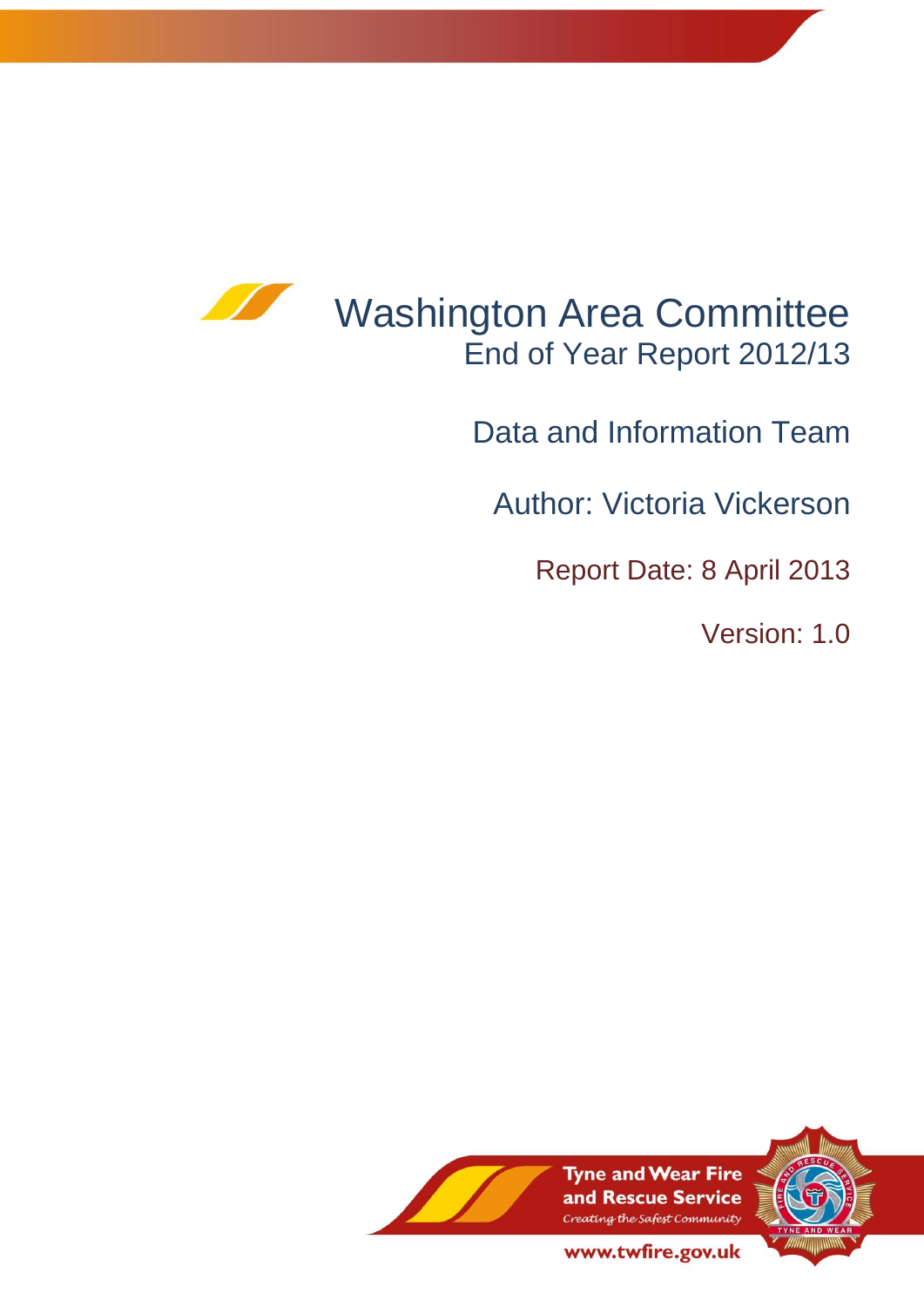# **Contents**

| 1. Purpose of Report                  | Page 1  |  |
|---------------------------------------|---------|--|
| 2. Deaths and Injuries                | Page 3  |  |
| 3. Accidental Fires                   | Page 6  |  |
| 4. Deliberate Fires                   | Page 9  |  |
| 5. False Alarms                       | Page 12 |  |
| 6. Smoke Alarm Ownership              | Page 15 |  |
| <b>7. Additional Local Indicators</b> | Page 16 |  |
|                                       |         |  |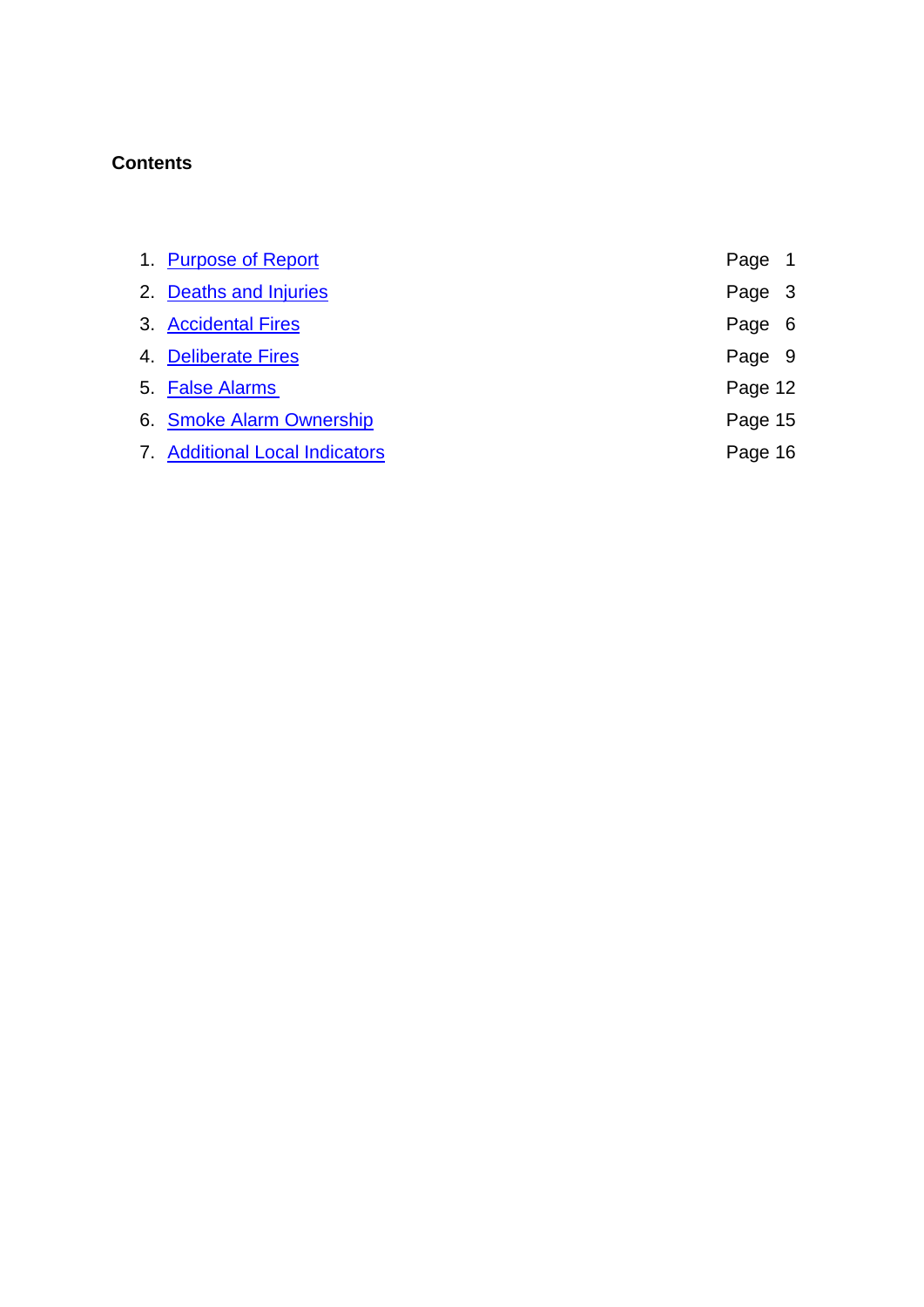# <span id="page-2-0"></span>**1. Purpose**

**1.1** The purpose of this report is to provide performance information regarding Tyne and Wear Fire and Rescue Service Local Indicators (LI) for Washington Area Committee, Sunderland City Council.

- **1.2** Information has been presented to show:
	- Comparisons between 2011/12 and 2012/13 for all Washington wards per LI
	- The top and lowest performing Washington wards in relation to increase/decrease in performance per LI
	- The relationship between the number of incidents within Washington as a percentage of the Sunderland wards total
- **1.3** All graphs are presented to show the number of incidents per local indicator within Washington Wards unless otherwise stated.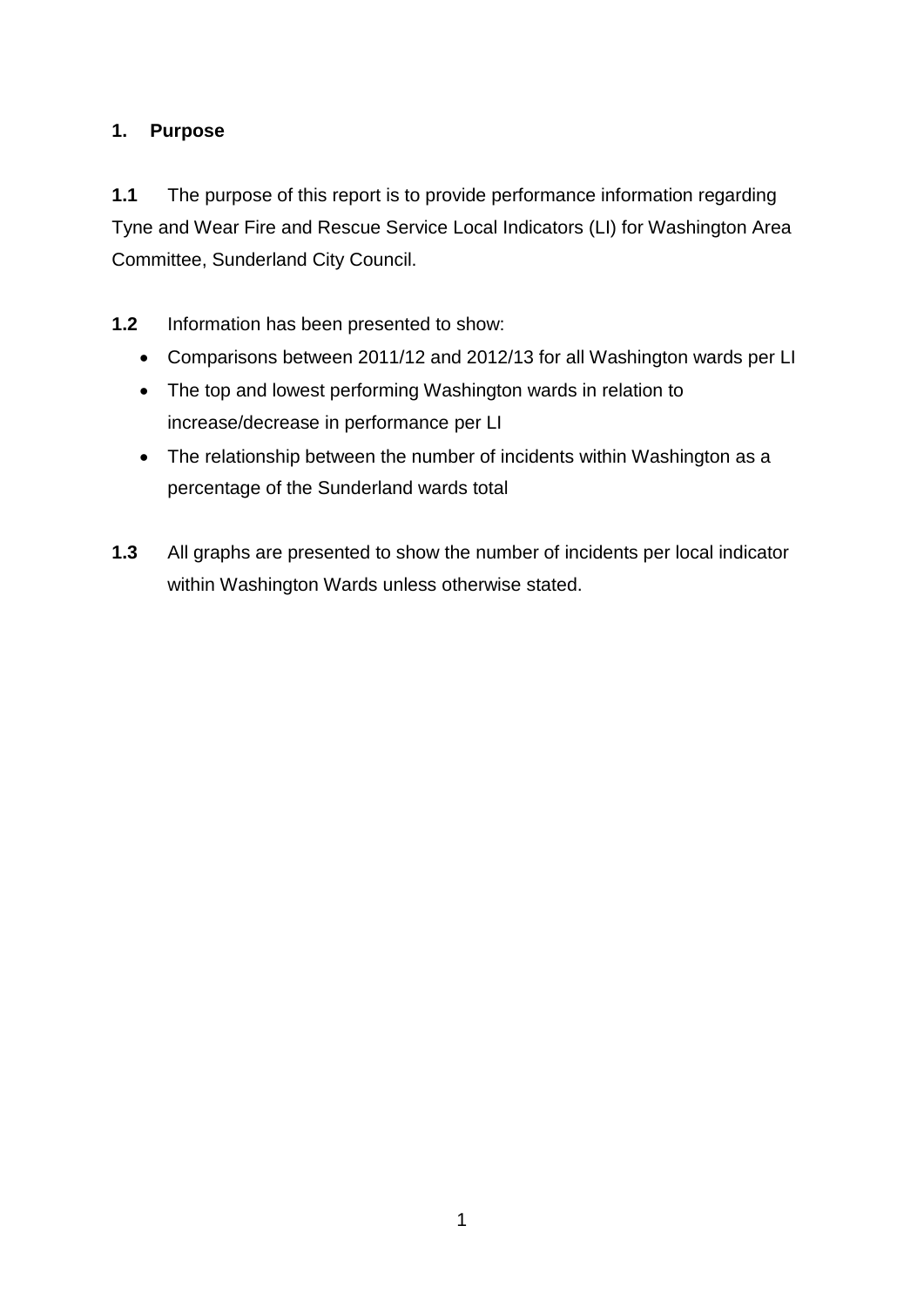2

# **1.4** All **Washington Wards** refers to:

- Washington North
- Washington East
- Washington South

#### **1.5** All **Sunderland Wards** refers to:

#### **• Sunderland West**

- o Barnes
- o Pallion
- o Sandhill
- o Silksworth
- o St. Anne's
- o St. Chad's

#### **Coalfield Area**

- o Copt Hill
- o Hetton
- o Houghton
- o Shiney Row

# **Washington Area**

- o Washington North
- o Washington East
- o Washington South
- o Washington West
- o Washington Central
- Washington West
- Washington Central

- **Sunderland East**
	- o Doxford
	- o Hendon
	- o Millfield
	- o Ryhope
	- o St. Michael's

# **Sunderland North**

- o Castle
- o Fulwell
- o Redhill
- o St. Peters
- o Southwick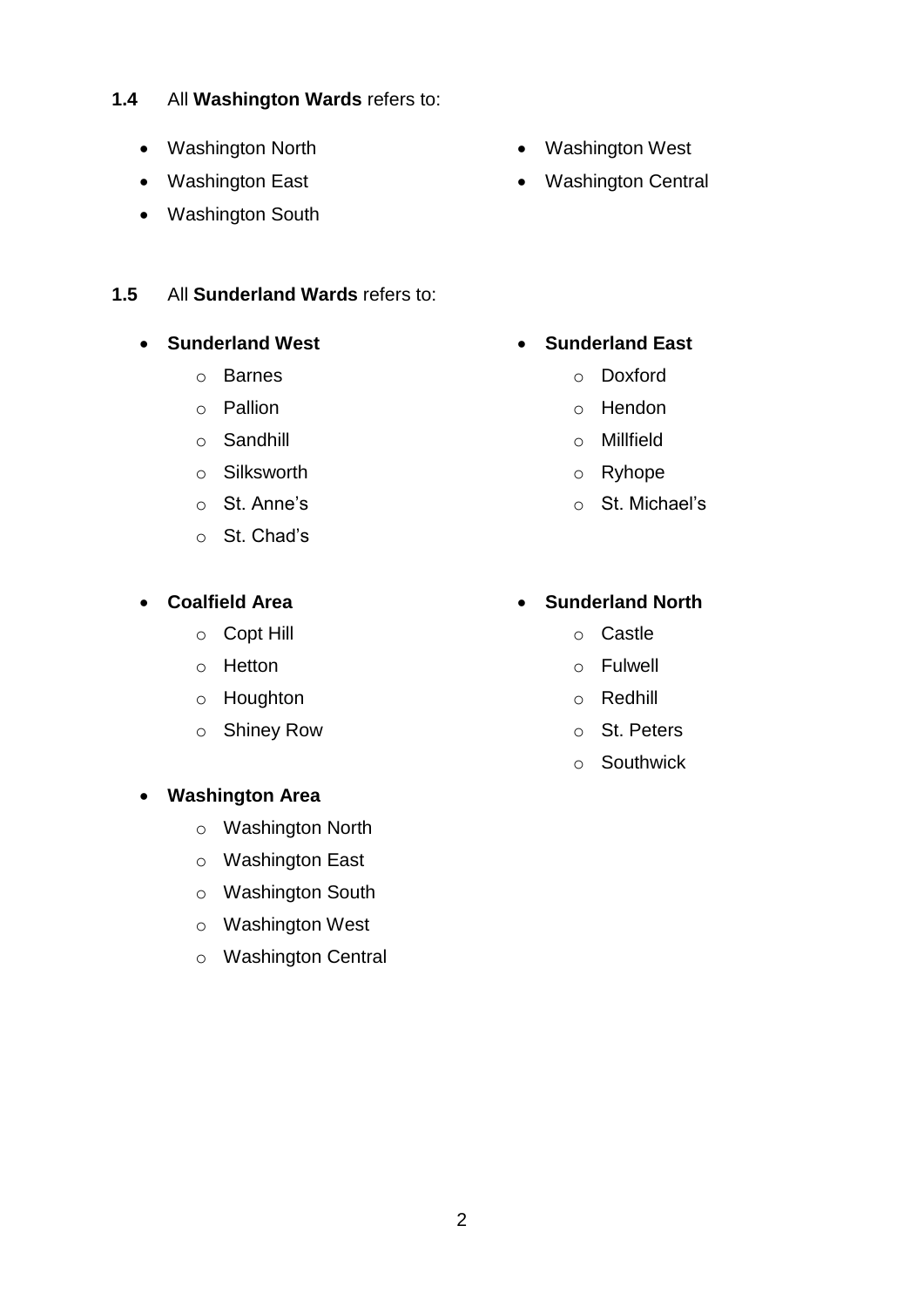#### <span id="page-4-0"></span>**2. Deaths and Injuries**

# **2.1 Number of deaths from all fires (LI 2)**

Washington wards have repeated the successful performance of 2011/12 with no deaths from fires in dwellings in 2012/13.

Sunderland wards have shown an improvement regarding the number of deaths from fires in dwellings during 2012/13, having reported no incidents compared to two in 2011/12.

# **2.2 Number of deaths from accidental fires in dwellings (LI 1)**

Washington wards have repeated the successful performance of 2011/12 with no deaths from accidental fires in dwellings in 2012/13.

Sunderland wards have shown an improvement regarding the number of deaths from accidental fires in dwellings during 2012/13 having reported no incidents compared to two in 2011/12. .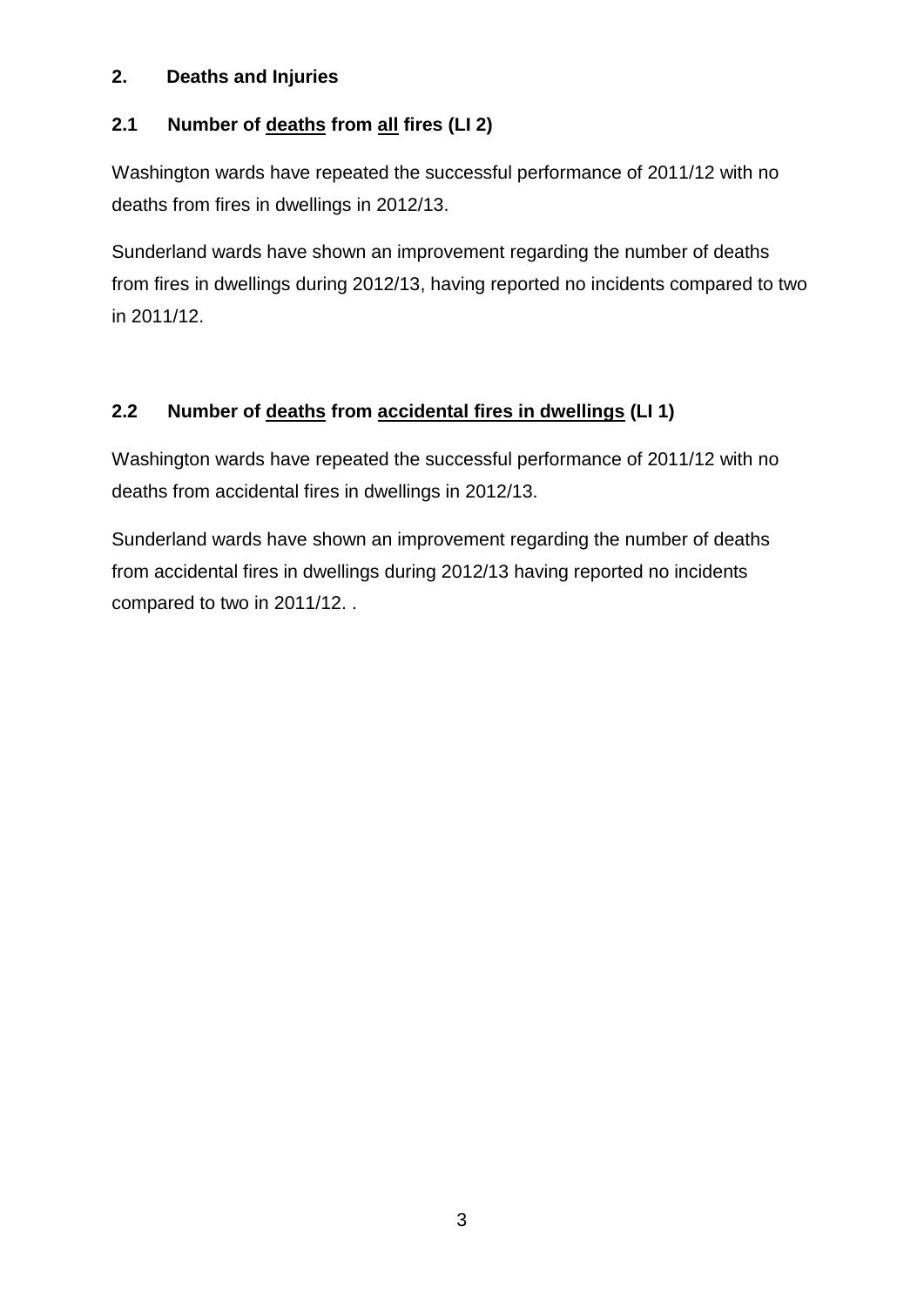# **2.3 Number of injuries from all fires (LI 5)**

There has been an increase of eight incidents (50%) regarding injuries from all fires within all Washington wards from 8 (2011/12) to 16 (2012/13).



Washington East has shown the highest increase with six more incidents compared to 2011/12 from 1 to 7 in 2012/13.

Washington South has shown a greatest decrease of 3 less incidents compared to 2011/12 from 4 to 1 in 2012/13.

- 2012/13; Washington wards account for 28% (16) of all Sunderland ward injuries (57) from all fires.
- 2011/12; Washington wards account for 12% (8) of all Sunderland ward injuries (69) from all fires.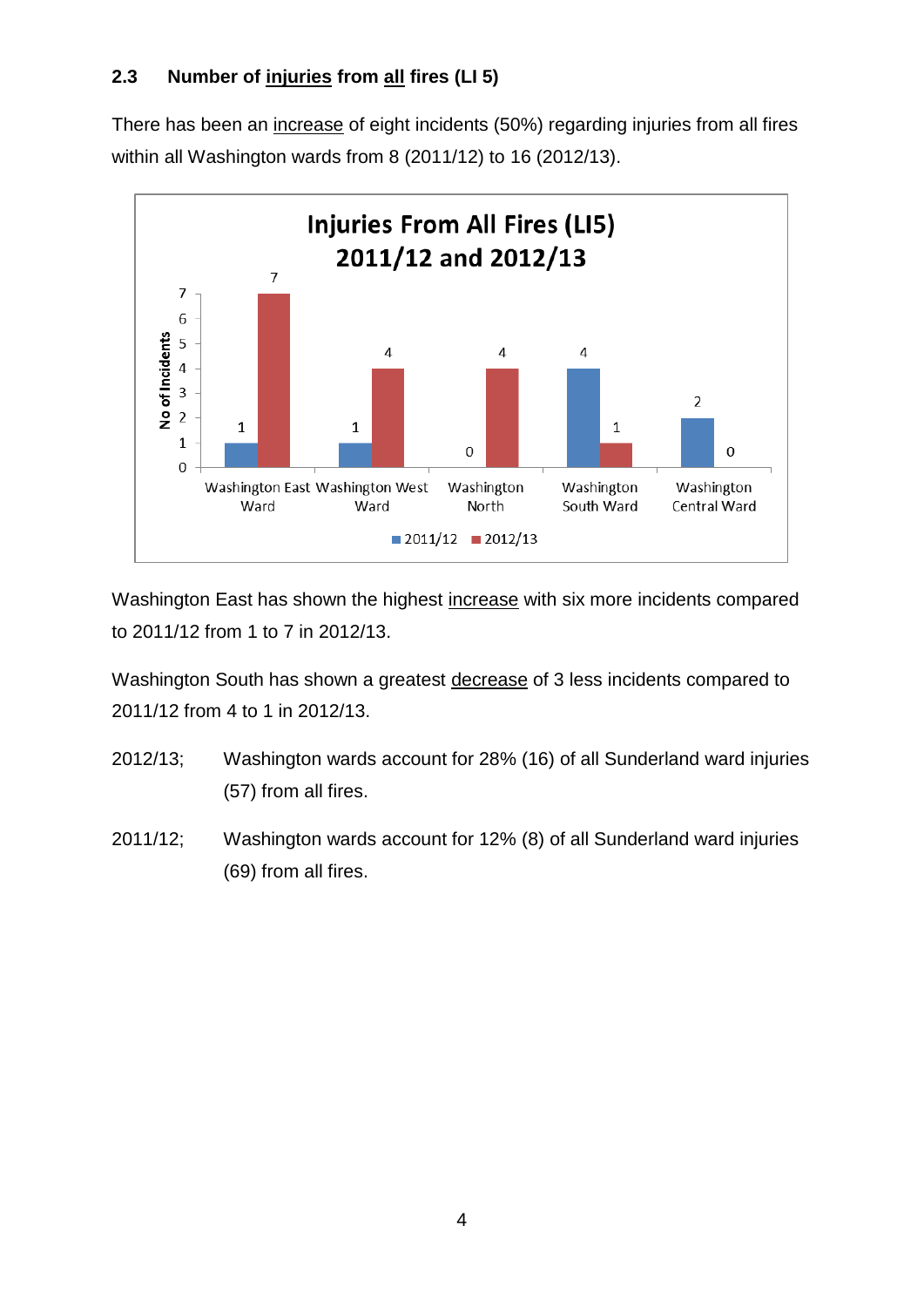### **2.4 Number of injuries from accidental fires in dwellings (LI 4)**

There has been an increase of four incidents regarding injuries from accidental fires in dwellings within all Washington wards from 6 (2011/12) to 10 (2012/13).



Washington North and Washington West wards have shown the highest increase with four more incidents respectively compared to 2011/12 from 0 to 4 in 2012/13.

Washington South and Washington Central have shown the greatest decrease of with two less incidents compared to 2011/12. Washington South has decreased from three to one incident, Washington Central has decreased from two to no incidents in 2012/13.

- 2012/13; Washington wards account for 26% (10) of all Sunderland ward injuries (39) from accidental fires in dwellings.
- 2011/12; Washington wards account for 11% (six) of all Sunderland ward injuries (54) from accidental fires in dwellings.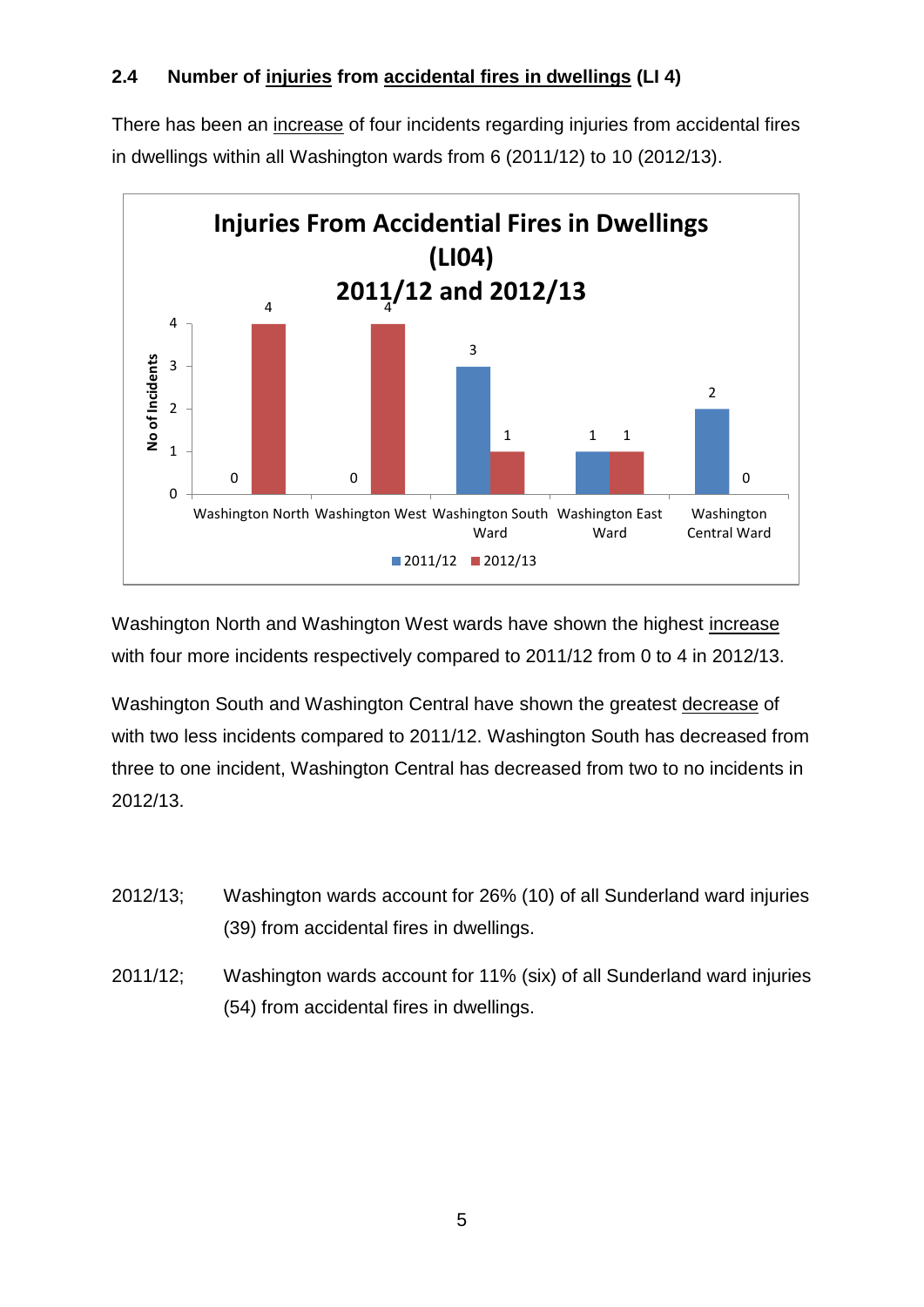#### <span id="page-7-0"></span>**3. Accidental Fires**

# **3.1 Number of accidental fires in dwellings (LI 8)**

There has been a slight increase of one incident regarding accidental fires in dwellings within all Washington wards from 22 (2011/12) to 23 (2012/13).



Washington Central ward has shown the highest increase with five more incidents compared to 2011/12 from three to eight in 2012/13.

Washington East ward has shown a decrease of four less incidents compared to 2011/12 from six to two in 2012/13.

- 2012/13; Washington wards account for 19% (23) of all Sunderland ward (122) accidental fires in dwellings.
- 2011/12; Washington wards account for 15% (22) of all Sunderland ward (151) accidental fires in dwellings.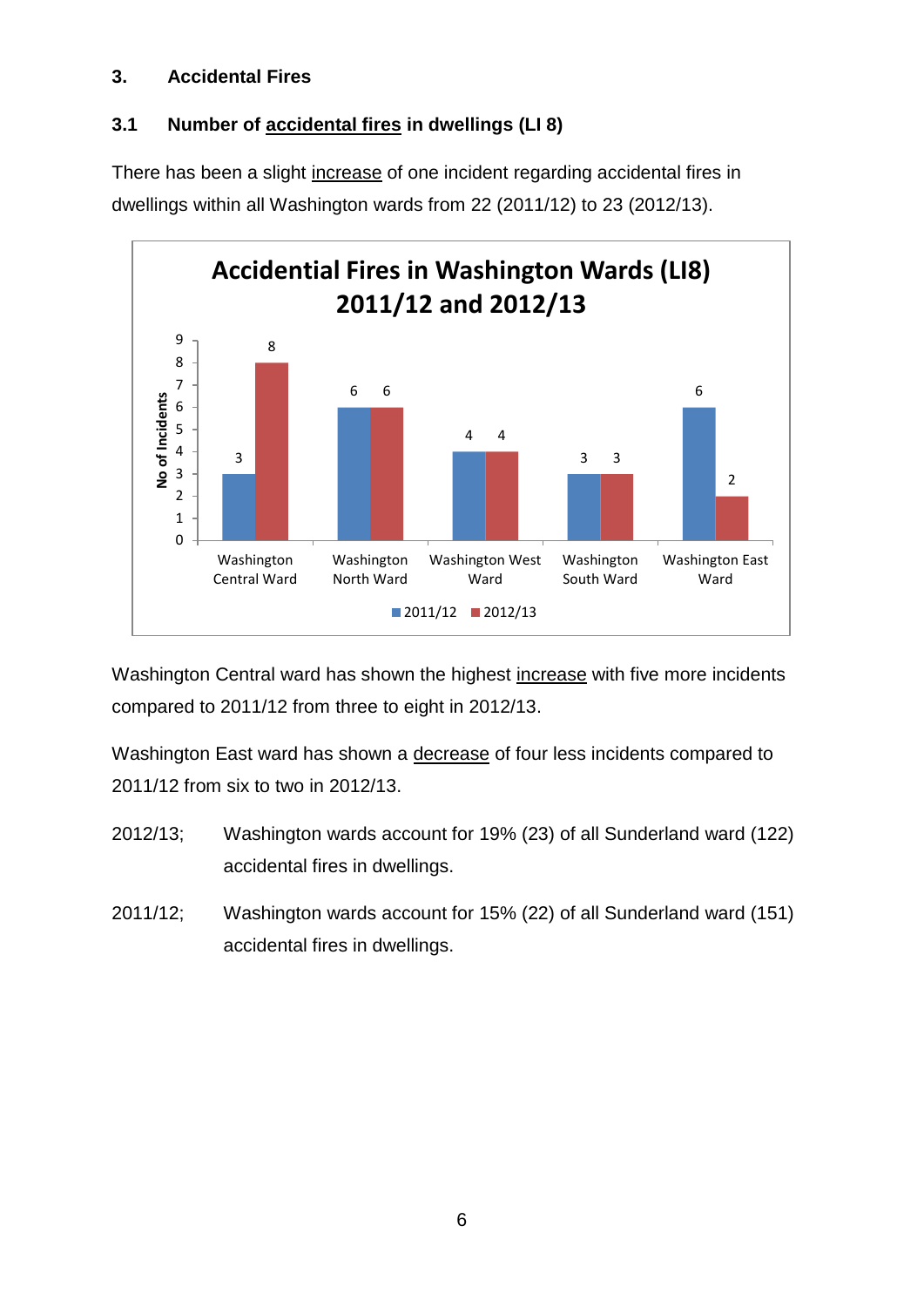# **3.2 Number of accidental kitchen fires in dwellings (LI 9)**

Performance has remained static regarding accidental kitchen fires in dwellings within all Washington wards at 15 incidents 2011/12 and 2012/13.



Washington Central and Washington West wards have shown the highest increase of two incidents respectively compared to 2011/12. Washington Central has increased from three to five incidents. Washington West has increased from one to three incidents.

Washington East ward has shown a decrease of three less incidents compared to 2011/12 from five to two in 2012/13.

- 2012/13; Washington wards account for 21% (15) of all Sunderland ward (71) accidental kitchen fires in dwellings.
- 2011/12; Washington wards account for 16% (15) of all Sunderland ward (93) accidental kitchen fires in dwellings.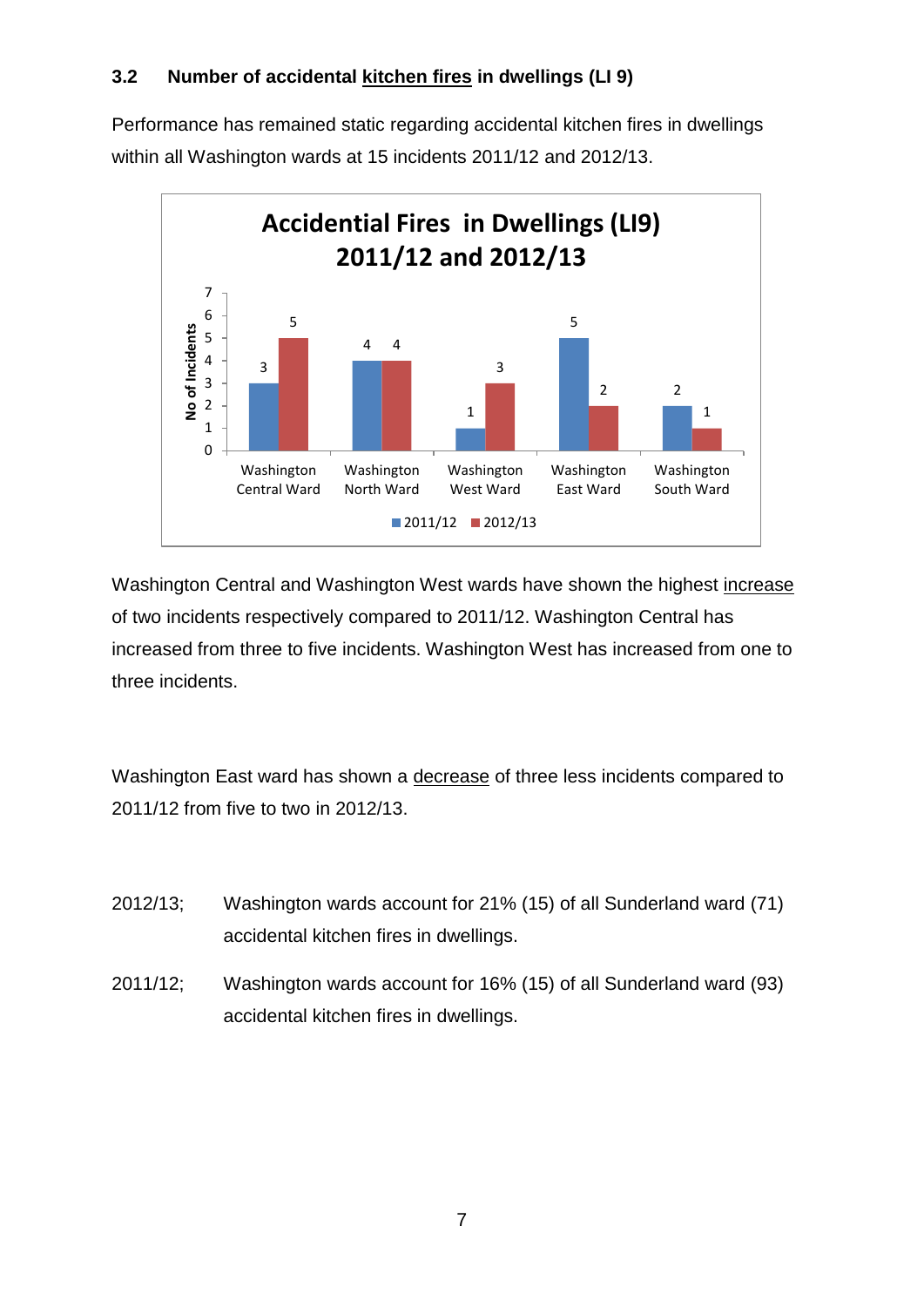# **3.3 Number of accidental non kitchen fires in dwellings (LI 10)**

There has been a slight increase of one incident regarding accidental non kitchen fires in dwellings within all Washington wards from seven (2011/12) to eight (2012/13).



Washington Central ward has shown the highest increase with three more incidents compared to 2011/12 from no incidents to three in 2012/13.

Washington West ward has shown a decrease of two less incidents compared to 2011/12 from three to one in 2012/13.

- 2012/13; Washington wards account for 16% (eight) of all Sunderland ward (51) accidental non kitchen fires in dwellings.
- 2011/12; Washington wards account for 16% (seven) of all Sunderland ward (58) accidental non kitchen fires in dwellings.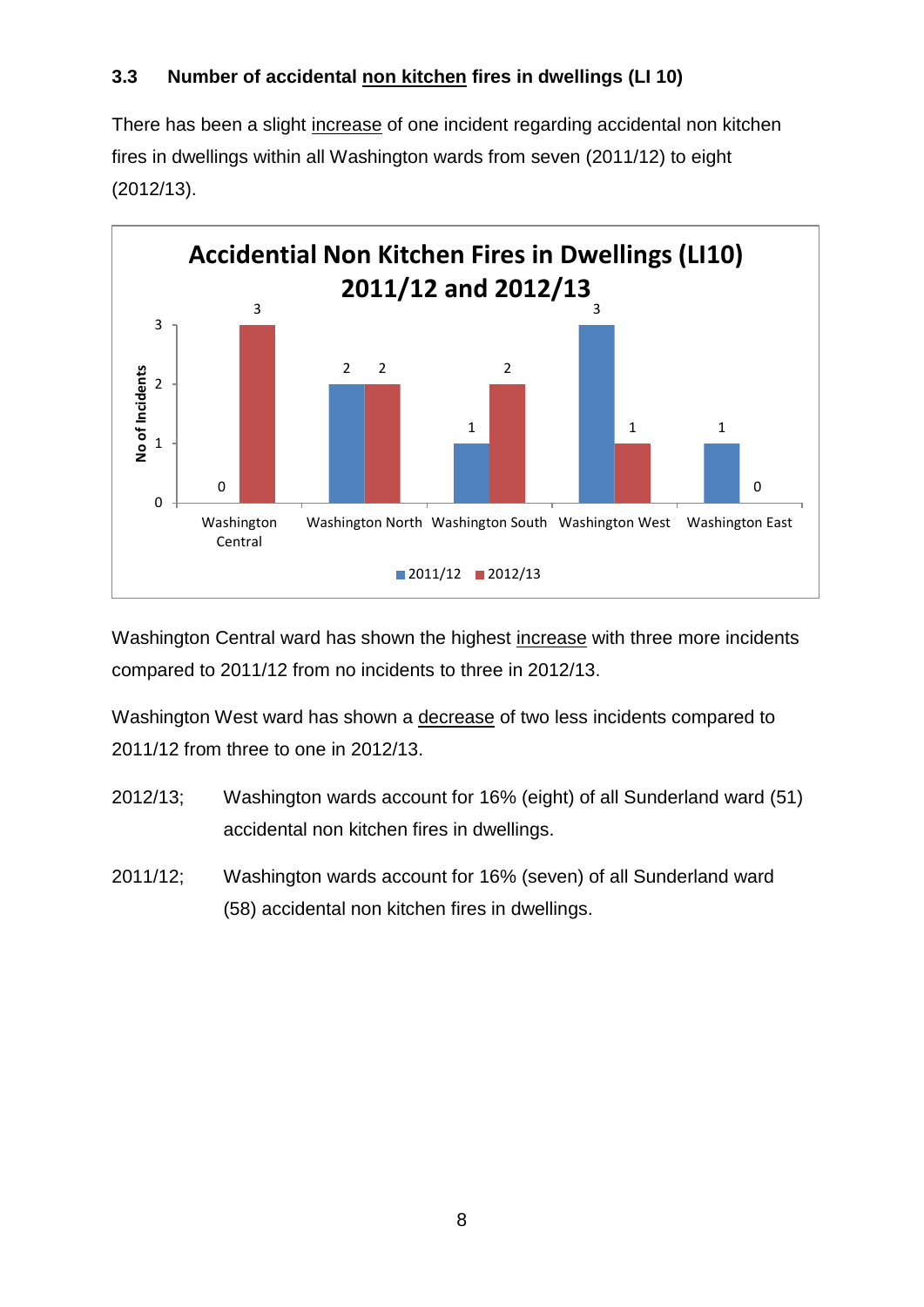#### <span id="page-10-0"></span>**4.0 Deliberate Fires**

# **4.1 Number of all deliberate fires (LI 33)**

There has been a decrease of 112 incidents regarding deliberate fires within all Washington wards from 320 (2011/12) to 208 (2012/13).



All Washington wards have shown a decrease in the number of incidents in 2012/13 compared to 2011/12.

Washington North ward has shown the highest decrease of 31 less incidents compared to 2011/12 from 91 to 60 in 2012/13.

- 2012/13; Washington wards account for 17% (208) of all Sunderland ward (1216) deliberate fires.
- 2011/12; Washington wards account for 16% (320) of all Sunderland ward (2005) deliberate fires.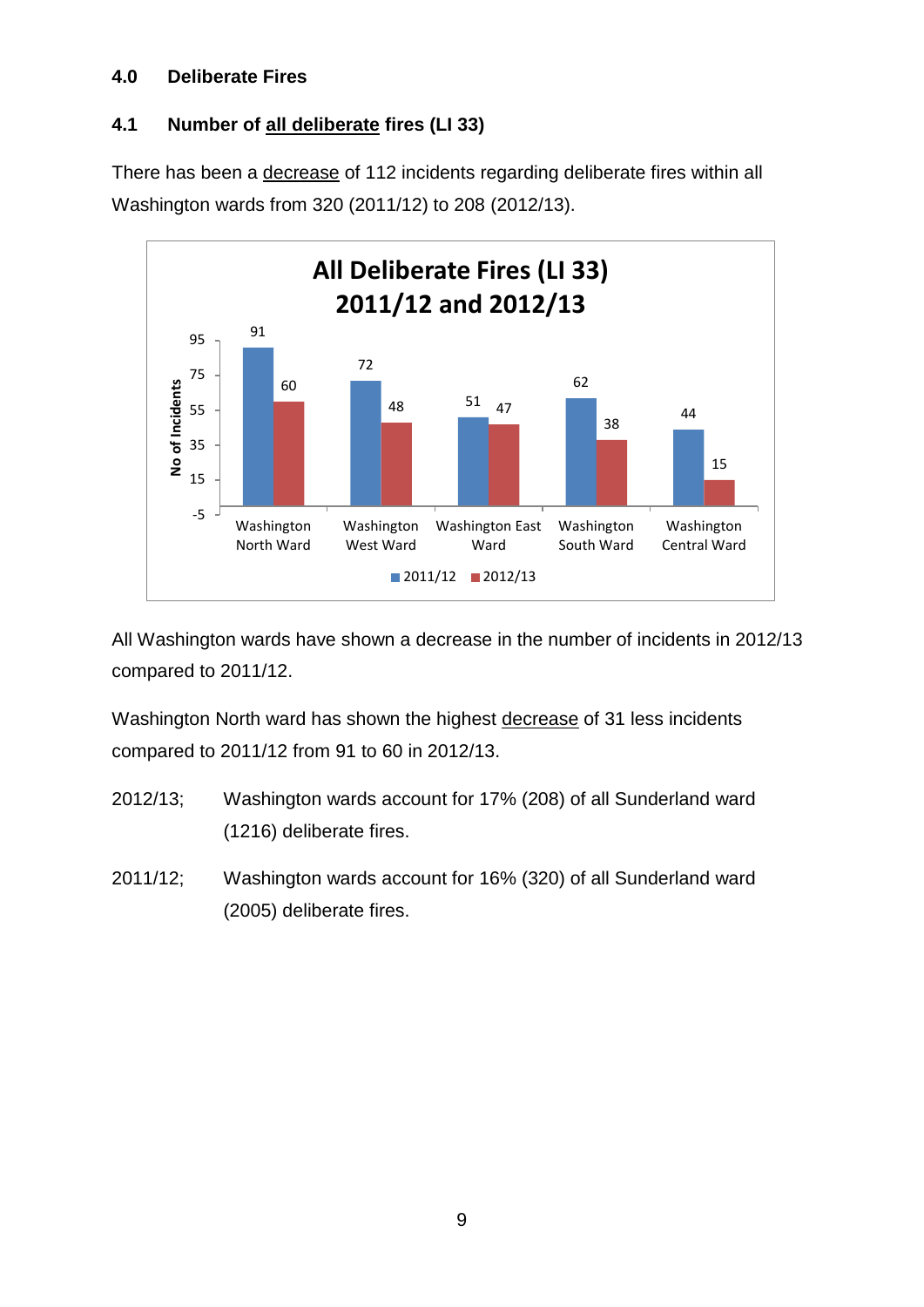There has been a decrease of 104 regarding secondary fires within all Washington wards from 283 (2011/12) to 179 (2012/13).



All Washington wards have shown a decrease in the number of incidents in 2012/13 compared to 2011/12.

Washington North ward has shown a decrease of 34 less incidents compared to 2011/12 from 82 to 48 in 2012/13.

- 2012/13; Washington wards account for 18% (179) of all Sunderland ward (1012) secondary fires.
- 2011/12; Washington wards account for 16% (283) of all Sunderland ward (1761) secondary fires.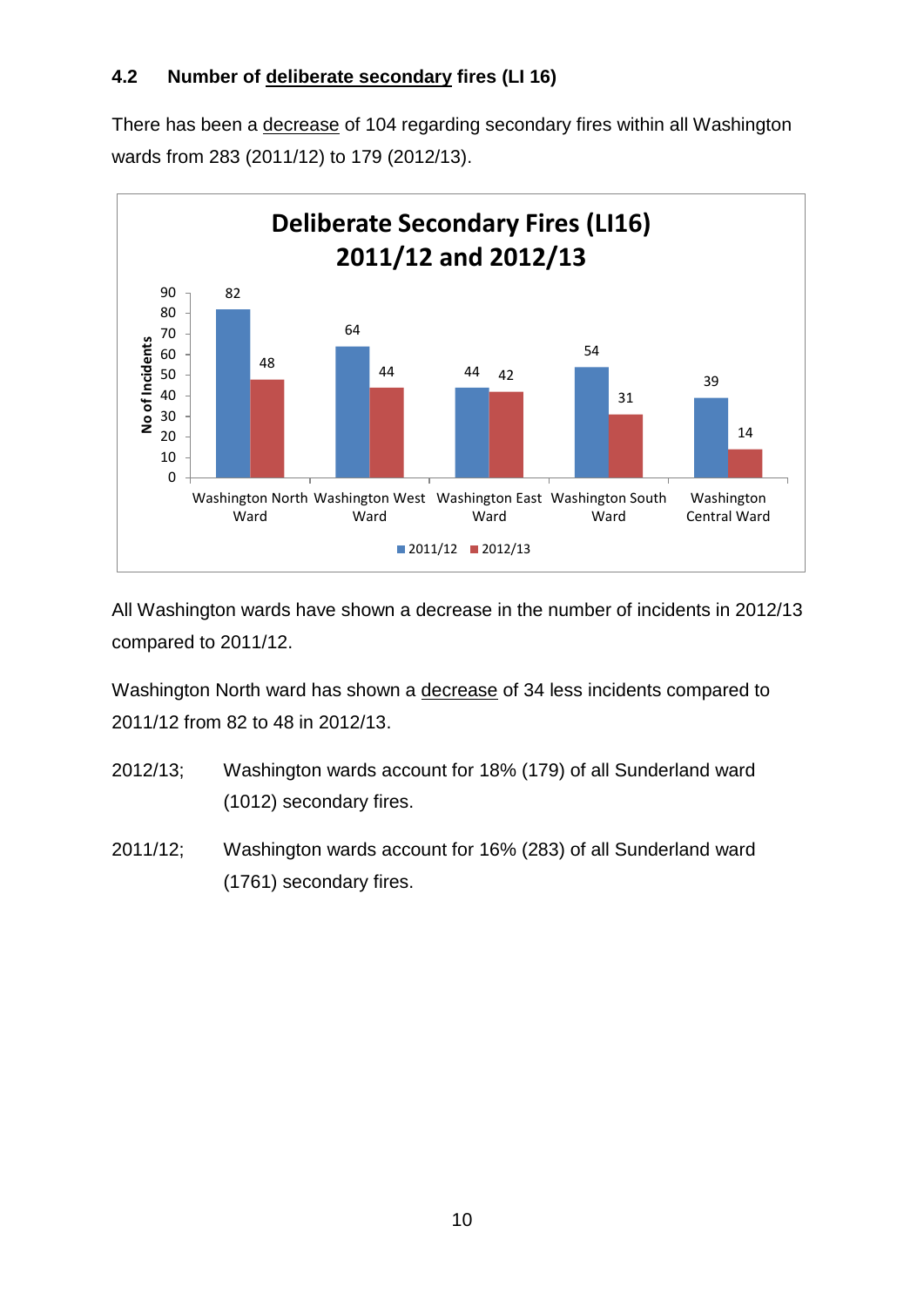# **4.3 Number of deliberate refuse fires (LI 18)**

There has been a decrease of 60 incidents regarding deliberate refuse fires within all Washington wards from 213 (2011/12) to 153 (2012/13).



Washington East ward is the only ward to display an increase with eight more incidents compared to 2011/12 from 23 to 31 in 2012/13.

Washington North ward has shown a decrease of 26 less incidents compared to 2011/12 from 64 to 38 in 2012/13.

- 2012/13; Washington wards account for 19% (153) of all Sunderland ward (785) deliberate refuse fires.
- 2011/12; Washington wards account for 16% (213) of all Sunderland ward (1294) deliberate refuse fires.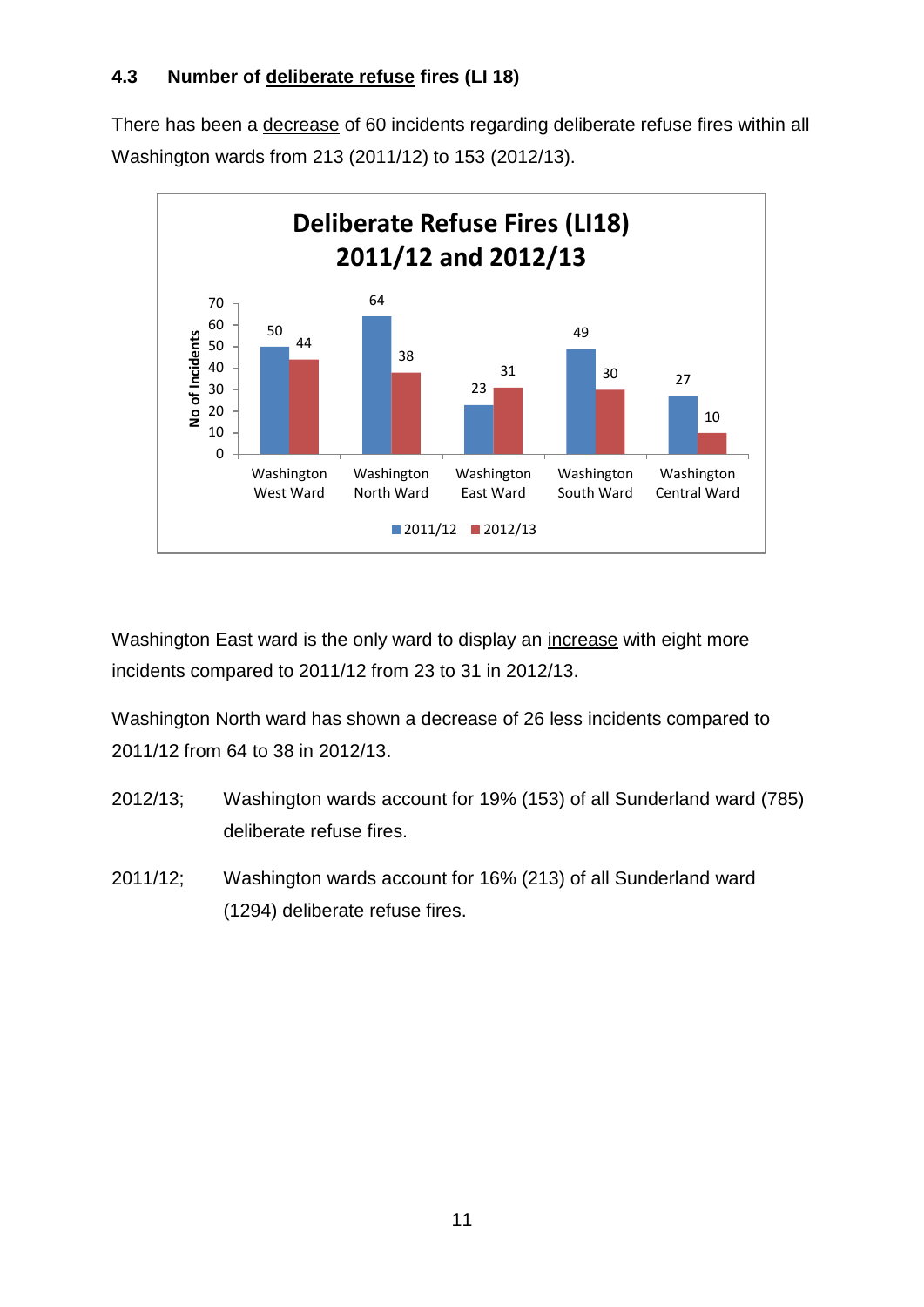#### <span id="page-13-0"></span>**5.0 False Alarms**

# **5.1 Number of false alarm calls due to automatic fire alarms from nondomestic premises (LI 22)**

There has been an decrease of 40 incidents regarding false alarm calls due to automatic fire alarms from non-domestic premises within all Washington wards from 153 (2011/12) to 113 (2012/13).



All Washington wards have shown a decrease in the number of incidents in 2012/13 compared to 2011/12.

Washington West ward has shown the greatest decrease of 15 less incidents compared to 2011/12 from 22 to seven in 2012/13.

- 2012/13; Washington wards account for 16% (113) of all Sunderland ward (701) false alarm calls due to automatic fire alarms from non-domestic premises.
- 2011/12; Washington wards account for 19% (153) of all Sunderland ward (810) false alarm calls due to automatic fire alarms from non-domestic premises.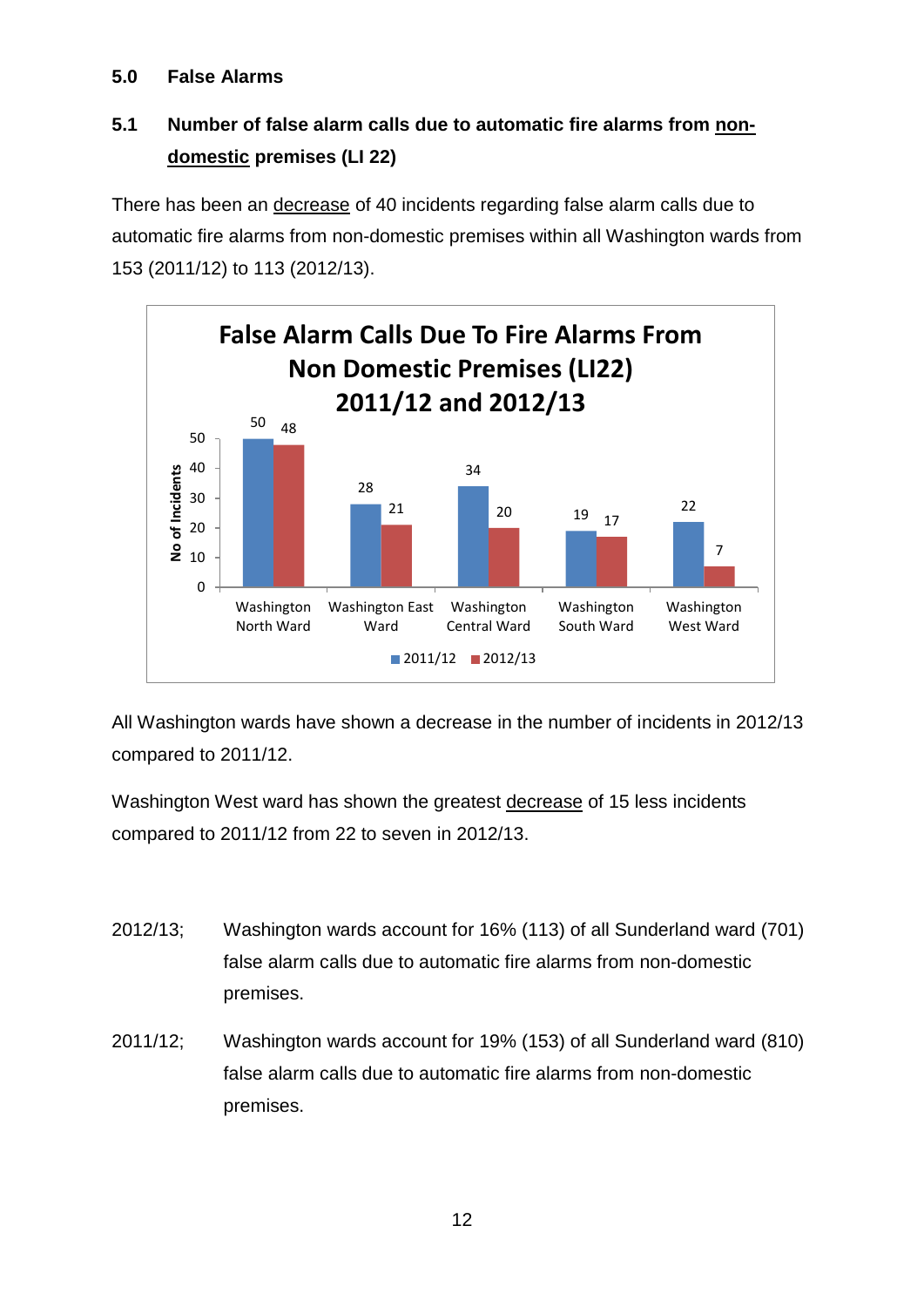# **5.2 Number of false alarm calls due to automatic fire detection from domestic premises (LI 23)**

There has been an increase of 14 incidents regarding false alarm calls due to automatic fire alarms from domestic premises within all Washington wards from 43 (2011/12) to 57 (2012/13).



Washington East ward has shown the highest increase with 14 more incidents compared to 2011/12 from six to 20 in 2012/13.

Washington Central and Washington North wards have shown a decrease of three less incidents respectively compared to 2011/12. Washington Central has decreased from 14 incidents in 2011/12 to 11 in 2012/13. Washington North has decreased from 12 incidents in 2011/12 to nine in 2012/13.

- 2012/13; Washington wards account for 11% (57) of all Sunderland ward (502) false alarm calls due to automatic fire alarms from domestic premises.
- 2011/12; Washington wards account for 8% (43) of all Sunderland ward (562) false alarm calls due to automatic fire alarms from domestic premises.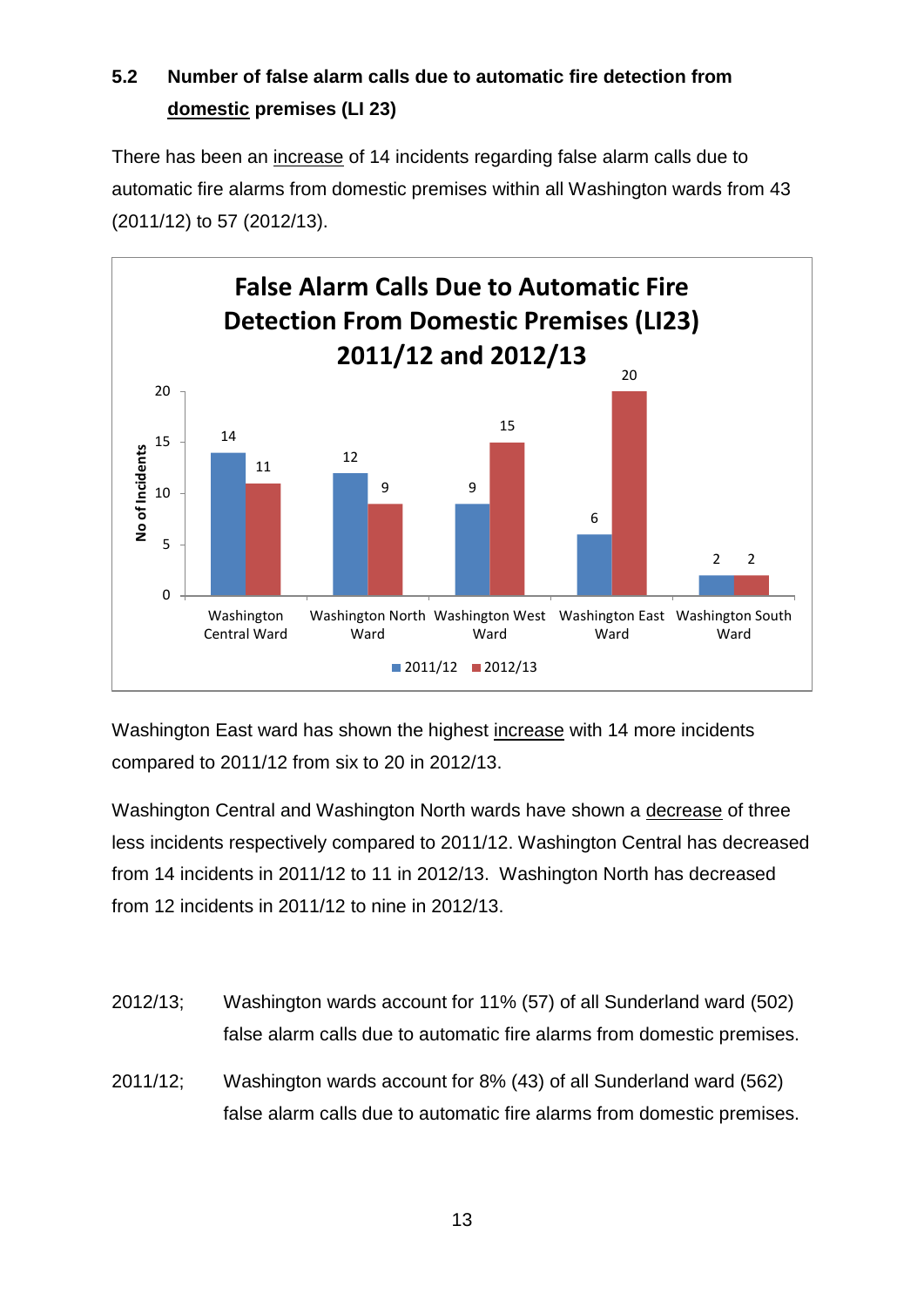# **5.3 Number of malicious false alarm calls attended (LI 21)**

There has been an increase of four incidents regarding malicious false alarm calls attended within all Washington wards from five (2011/12) to nine (2012/13).



Washington Central ward has shown the highest increase with three more incidents compared to 2011/12 from no incidents to three in 2012/13.

Washington North ward has shown a decrease of two less incidents compared to 2011/12 from four to two in 2012/13.

- 2012/13; Washington wards account for 13% (nine) of all Sunderland ward (67) malicious false alarm calls attended.
- 2011/12; Washington wards account for 8% (five) of all Sunderland ward (59) malicious false alarm calls attended.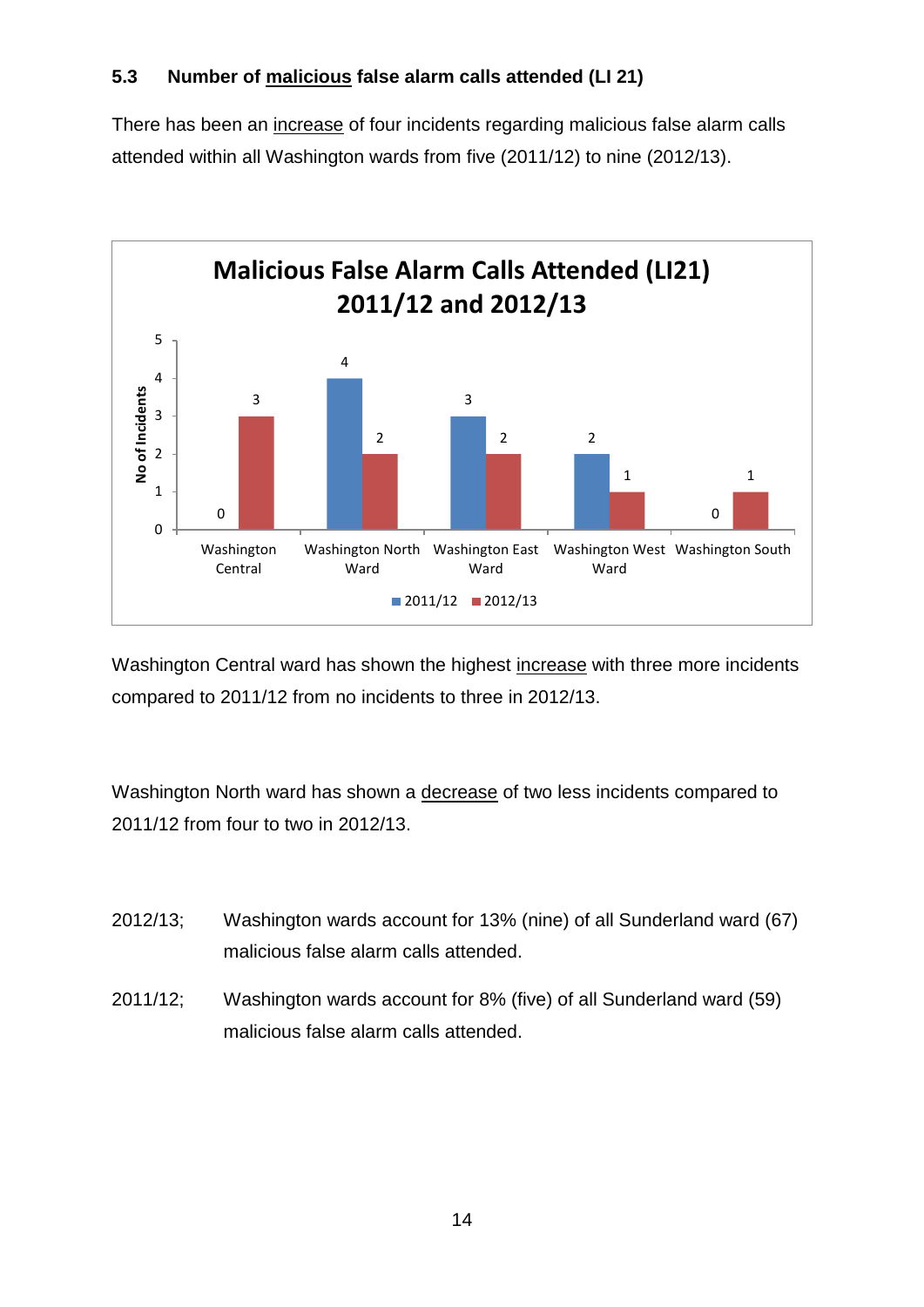#### <span id="page-16-0"></span>**6.0 Smoke Alarm Ownership**

# **6.1 Number of fires attended in dwellings where a smoke alarm was present (LI 31)**

*The aim of this indictor is to be as high as possible. It relates to accidental and deliberate fires.* 

There has been a decrease of 1% regarding fires attended in dwellings where a smoke alarm was present attended within all Washington wards from 74% (2011/12) to 73% (2012/13).

All Washington wards performance is equal to all Sunderland wards performance (73%).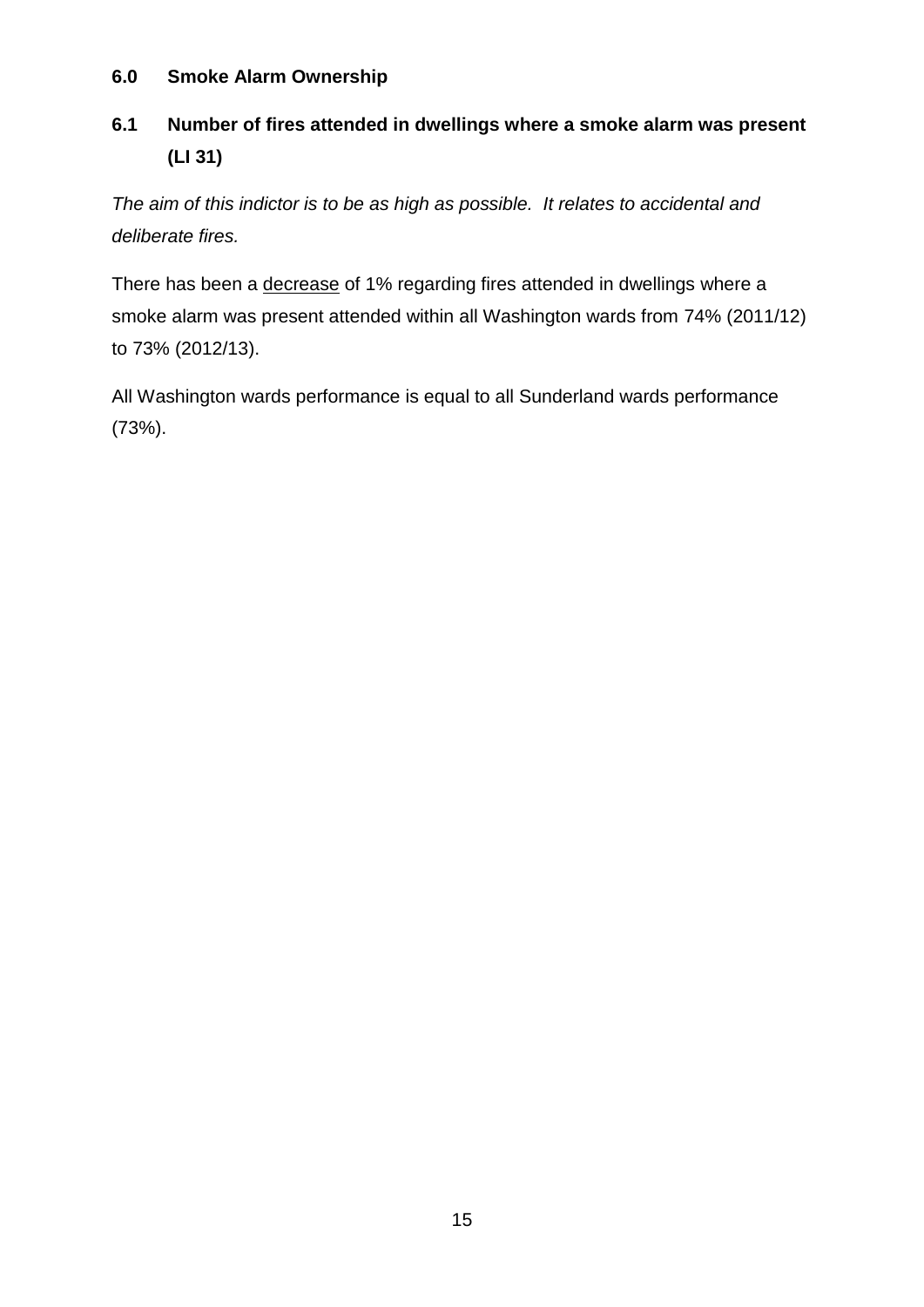#### <span id="page-17-0"></span>**7.0 Additional Local Indicators**

# **7.1 Total number of fire calls attended (LI 24)**

There has been a decrease of 147 incidents regarding the total number of fires attended within all Washington wards from 416 (2011/12) to 269 (2012/13).



All Washington wards have shown a decrease in the number of incidents in 2012/13 compared to 2011/12.

Washington North ward has shown the greatest decrease of 43 less incidents compared to 2011/12 from 122 to 79 in 2012/13.

- 2012/13; Washington wards account for 17% (269) of all Sunderland ward (1551) total number of fires attended
- 2011/12; Washington wards account for 17% (416) of all Sunderland ward (2476) total number of fires attended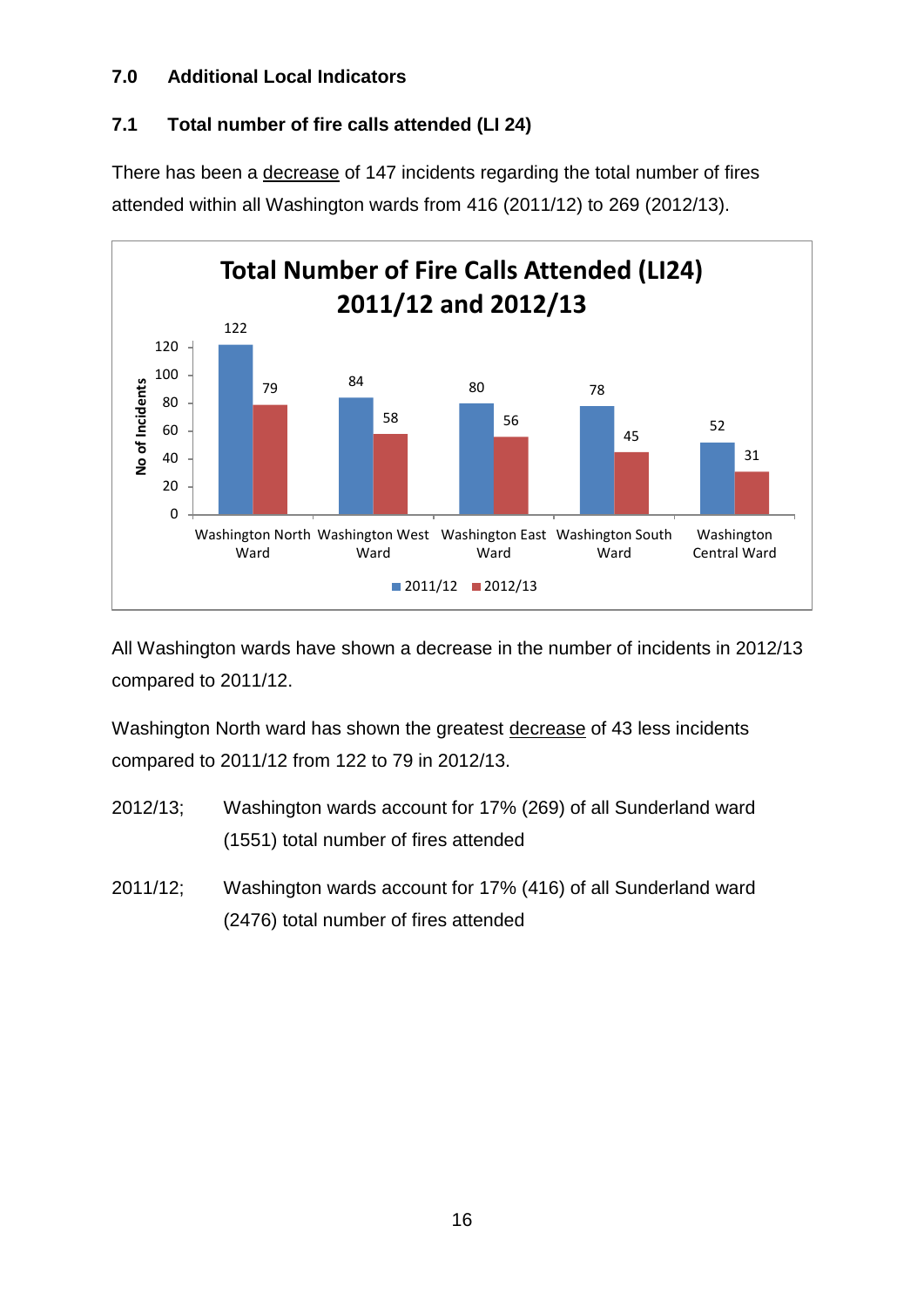# **7.2 Number of primary fires attended (LI 29)**

There has been a decrease of 26 incidents regarding the number of primary fires attended within all Washington wards from 102 (2011/12) to 76 (2012/13).



Washington Central ward has shown the only increase within Washington wards. This was a slight increase with one more incident compared to 2011/12 from 11 to 12 in 2012/13.

Washington East ward has shown a decrease of 15 less incidents compared to 2011/12 from 26 to 11 in 2012/13.

- 2012/13; Washington wards account for 17% (76) of all Sunderland ward (443) primary fires attended
- 2011/12; Washington wards account for 19% (102) of all Sunderland ward (528) primary fires attended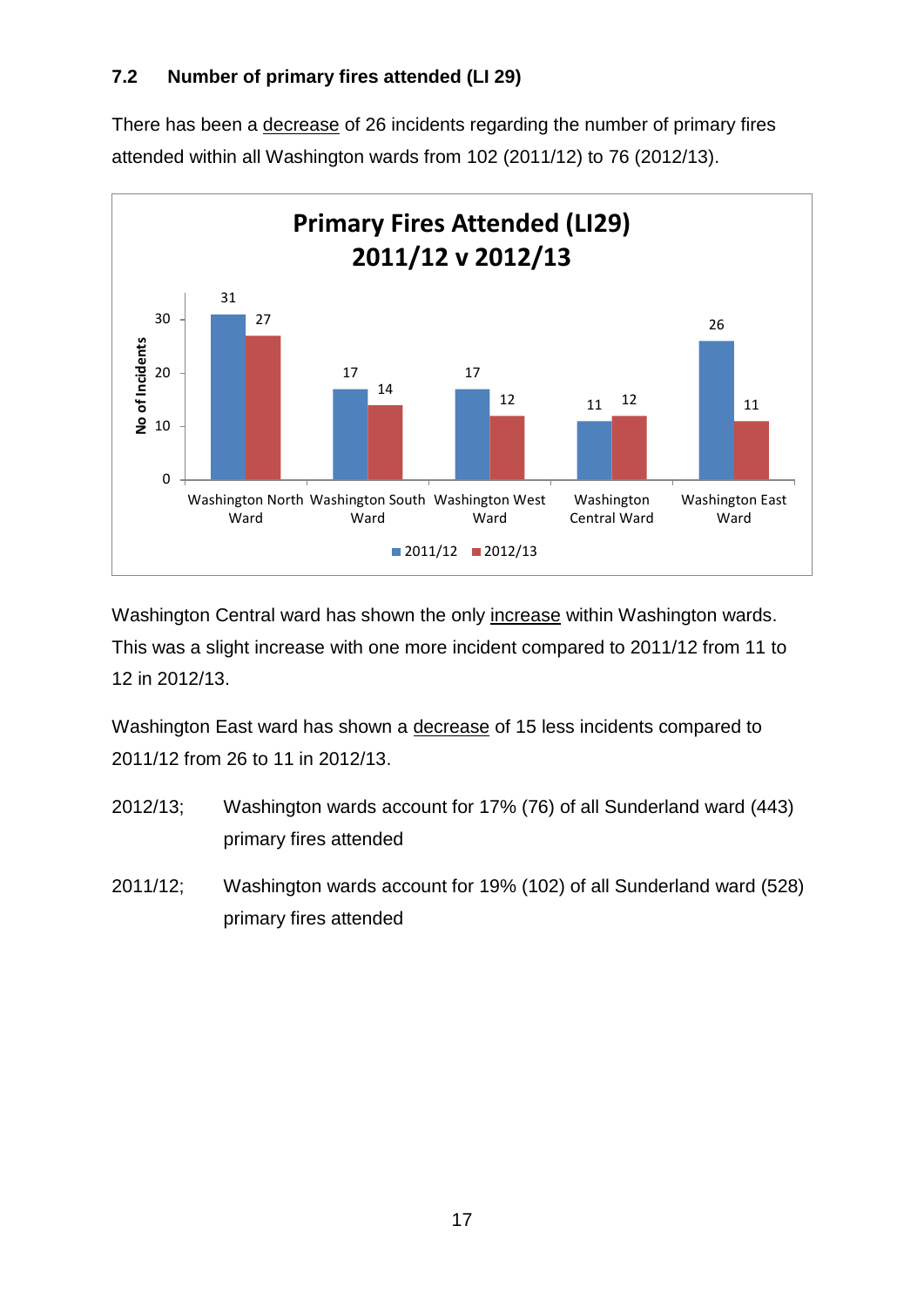# **7.3 Number of primary fires attended (excluding primary road vehicles) (LI25)**

There has been a decrease of 23 incidents regarding the number of primary fires attended (excluding primary road vehicles) within all Washington wards from 72 (2011/12) to 49 (2012/13).



There has been no increase in Washington wards regarding the number of primary fires attended (excluding primary road vehicles).

Washington East and Washington West wards have shown the greatest decrease of seven less incidents compared to 2011/12. Washington East has shown a decrease from 13 incidents to six in 2012/13. Washington West has shown a decrease from 12 to five incidents in 2012/13.

- 2012/13; Washington wards account for 17% (49) of all Sunderland ward (283) primary fires attended (excluding primary road vehicles)
- 2011/12; Washington wards account for 21% (72) of all Sunderland ward (339) primary fires attended (excluding primary road vehicles).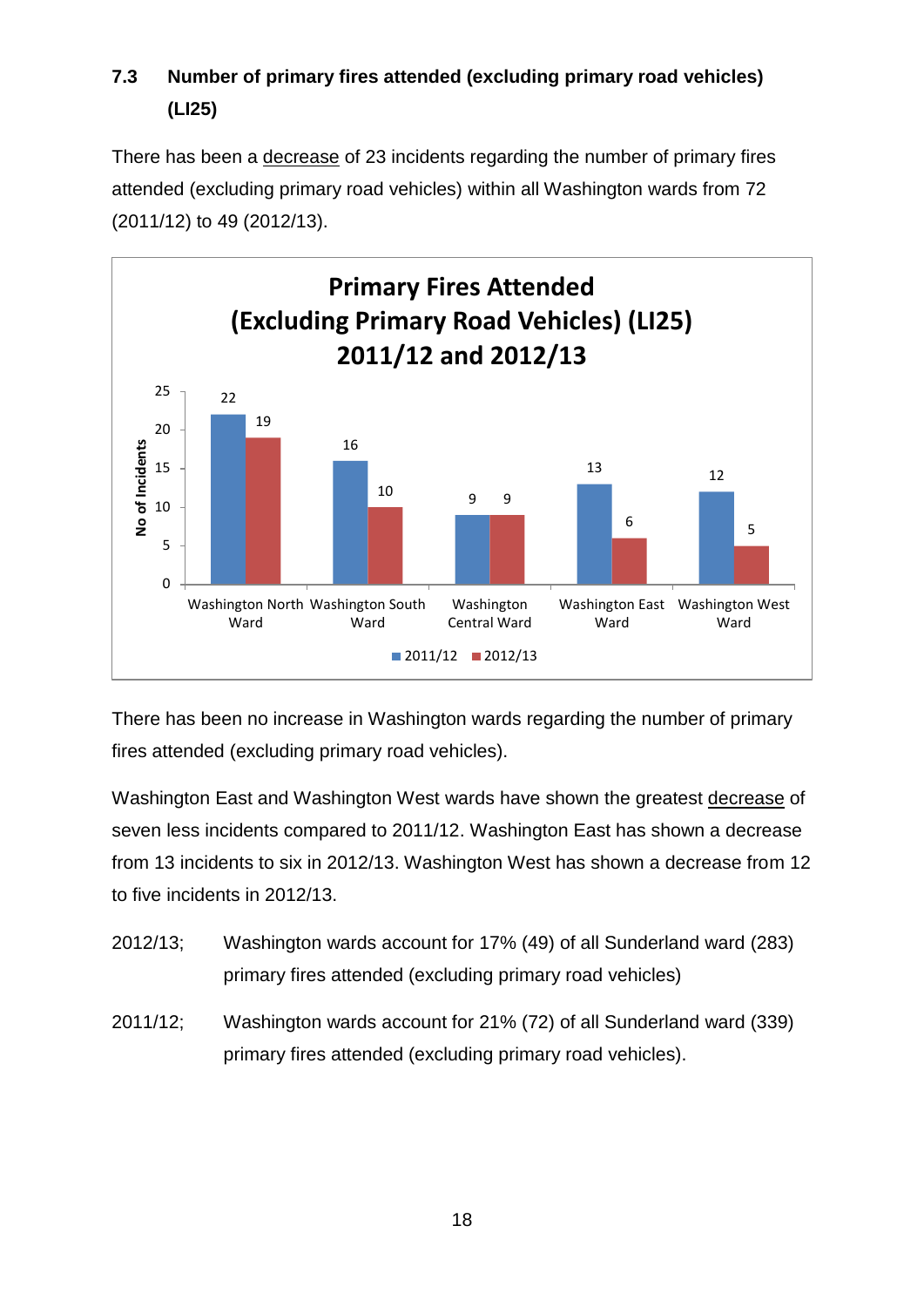# **7.4 Number of primary fires involving road vehicles (LI 26)**

There has been a decrease of three incidents regarding the number of primary fires involving road vehicles within all Washington wards from 30 (2011/12) to 27 (2012/13).



Washington South ward has shown the highest increase with three more incidents compared to 2011/12 from one to four incidents in 2012/13.

Washington East ward has shown a decrease of eight less incidents compared to 2011/12 from 13 to five in 2012/13.

- 2012/13; Washington wards account for 17% (27) of all Sunderland ward (160) primary fires involving road vehicles.
- 2011/12; Washington wards account for 16% (30) of all Sunderland ward (189) primary fires involving road vehicles.